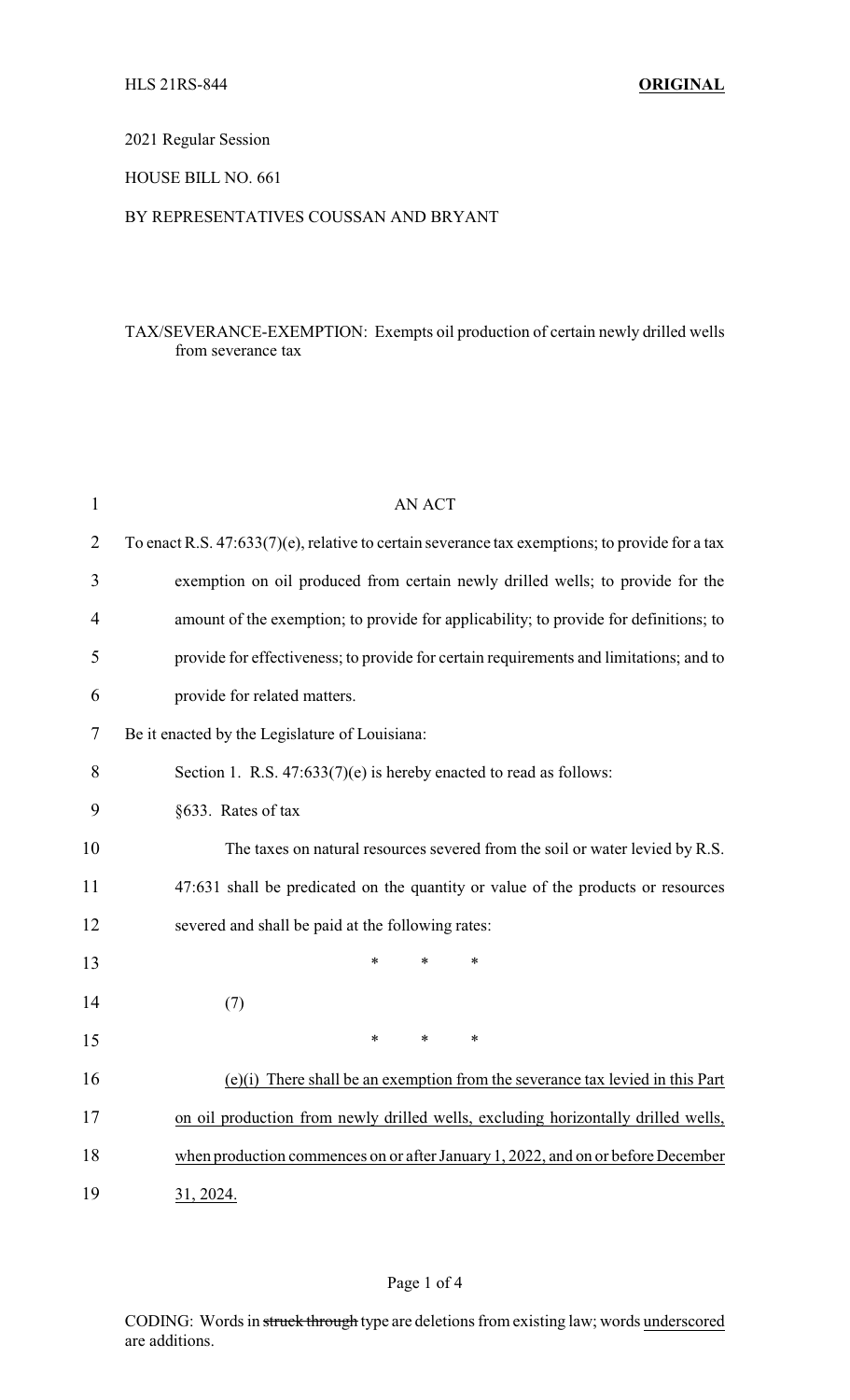| 1              | (ii)(aa) The exemption for a newly drilled well shall last for a period of                 |
|----------------|--------------------------------------------------------------------------------------------|
| $\overline{2}$ | twelve months or until payout of the well cost is achieved, whichever occurs first.        |
| 3              | (bb) For purposes of this Subparagraph, the exemption period shall begin the               |
| 4              | first day of the month after the operator notifies the Department of Revenue that          |
| 5              | production has commenced. Notification shall be in a form approved by the                  |
| 6              | secretary of the Department of Revenue.                                                    |
| 7              | (iii) There shall be no more than one exemption authorized pursuant to this                |
| 8              | Subparagraph for any wellhead.                                                             |
| 9              | (iv) No later than March 1, 2024, the Department of Revenue shall report the               |
| 10             | number and cost of exemptions claimed pursuant to this Subparagraph to the House           |
| 11             | Committee on Ways and Means and the Senate Committee on Revenue and Fiscal                 |
| 12             | Affairs.                                                                                   |
| 13             | (v) An operator that has been found to be in violation of Statewide Order 29-              |
| 14             | B, Subpart 1 of Part XIX of Title 43 of the Louisiana Administrative Code, shall not       |
| 15             | be eligible for the exemption authorized pursuant to this Subparagraph if the office       |
| 16             | of conservation is authorized to withhold a permit application from the operator           |
| 17             | pursuant to R.S. 30:94.                                                                    |
| 18             | (vi)(aa) Payout of the well cost occurs when gross revenue from the well,                  |
| 19             | less royalties and operating costs directly attributable to the well, equals the well      |
| 20             | cost.                                                                                      |
| 21             | (bb) For the purposes of this Subparagraph, well costs shall equal the cost                |
| 22             | of completing the well to the commencement of production or the cost of well               |
| 23             | enhancements, as determined by the Department of Natural Resources.                        |
| 24             | (cc) For the purposes of this Subparagraph, operating costs shall be limited               |
| 25             | to those costs directly attributable to the operation of the exempt well, including but    |
| 26             | not limited to direct materials, supplies, fuel, direct labor, contract labor or services, |
| 27             | repairs, maintenance, property taxes, insurance, depreciation, and any other costs that    |
| 28             | can be directly attributed to the operation of the well. Where applicable, the             |
| 29             | calculation of such costs shall begin from the date that the Department of Natural         |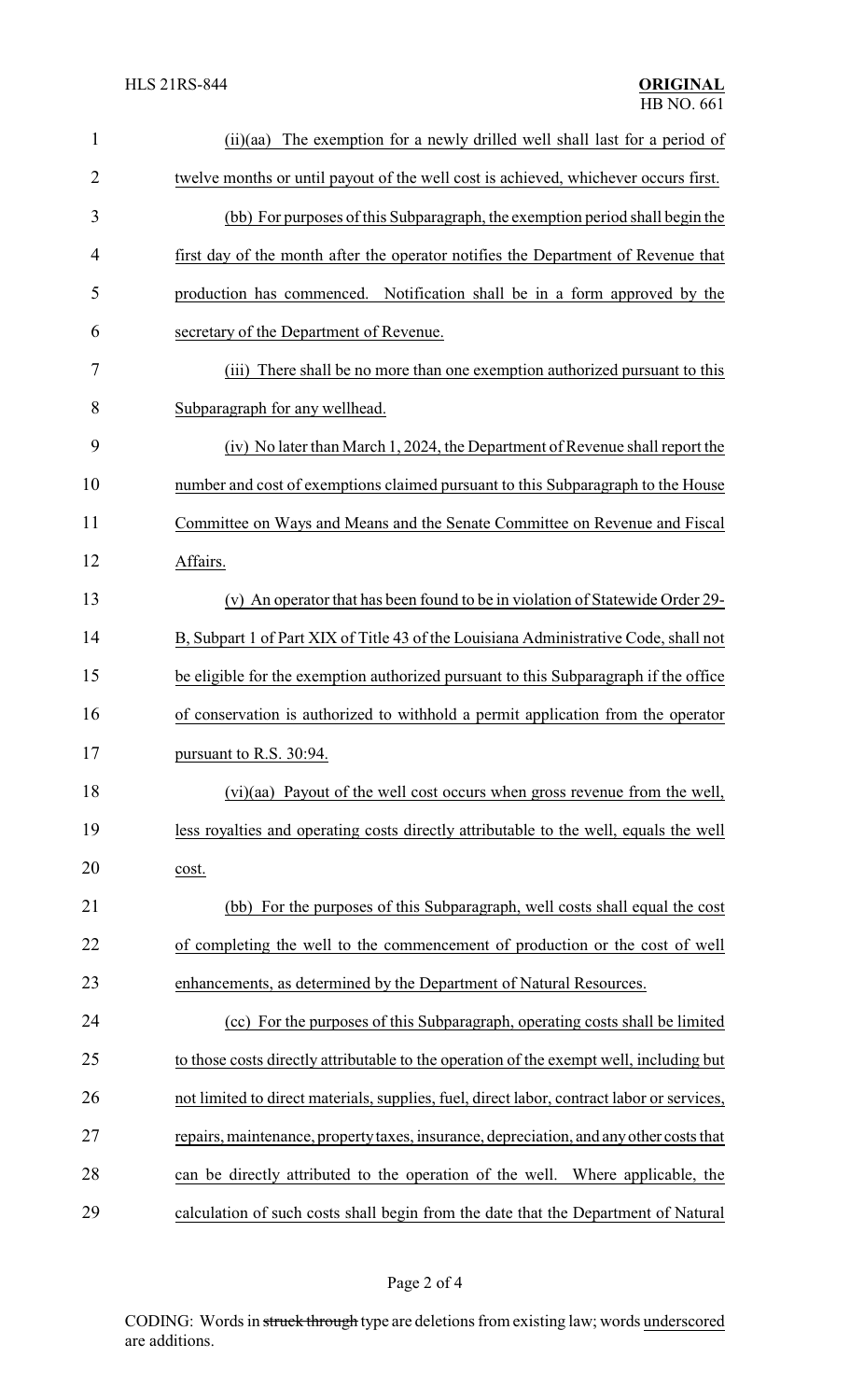| 1  | Resources permitted operation is complete and production is established. Operating            |
|----|-----------------------------------------------------------------------------------------------|
| 2  | costs shall not include any costs that were included in the well cost approved by the         |
| 3  | office of conservation.                                                                       |
| 4  | (vii) Interest on a refund of severance tax to an operator whose well qualifies               |
| 5  | for the exemption provided in this Subparagraph shall be paid in accordance with              |
| 6  | R.S. $47:1624(A)(2)$ .                                                                        |
| 7  | $\ast$<br>$\ast$<br>$\ast$                                                                    |
| 8  | Section 2. This Act shall become effective upon signature by the governor or, if not          |
| 9  | signed by the governor, upon expiration of the time for bills to become law without signature |
| 10 | by the governor, as provided by Article III, Section 18 of the Constitution of Louisiana. If  |
| 11 | vetoed by the governor and subsequently approved by the legislature, this Act shall become    |
| 12 | effective on the day following such approval.                                                 |
|    |                                                                                               |

# DIGEST

The digest printed below was prepared by House Legislative Services. It constitutes no part of the legislative instrument. The keyword, one-liner, abstract, and digest do not constitute part of the law or proof or indicia of legislative intent. [R.S. 1:13(B) and 24:177(E)]

| HB 661 Original<br>2021 Regular Session | Coussan |
|-----------------------------------------|---------|
|-----------------------------------------|---------|

**Abstract:** Exempts from severance tax oil produced from certain newly drilled wells.

Present law imposes a tax on natural resources severed from the soil or water based upon quantity or value of the products or resources severed.

Present law establishes a severance tax on oil at a rate of 12.5% of its value at the time and place of severance. The value is the higher of: (1) gross receipts received from the first purchaser, less charges for trucking, barging and pipeline fees, or (2) the posted field price.

Proposed law creates an exemption for oil produced from any newly drilled well, excluding horizontally drilled wells, when production occurs on or after Jan. 1, 2022, and on or before Dec. 31, 2024.

Proposed law provides that the exemption for a newly drilled well lasts for a period of 12 months or until payout is achieved, whichever occurs first.

Proposed law provides the exemption period begins the first day of the month after the operator notifies the Dept. of Revenue that new or post enhancement production has commenced. Proposed law also provides that there may be no more than one exemption per wellhead.

Proposed law requires, no later than March 1, 2024, the Dept. of Revenue to report the number and cost of exemptions claimed to the House Committee on Ways and Means and the Senate Committee on Revenue and Fiscal Affairs.

#### Page 3 of 4